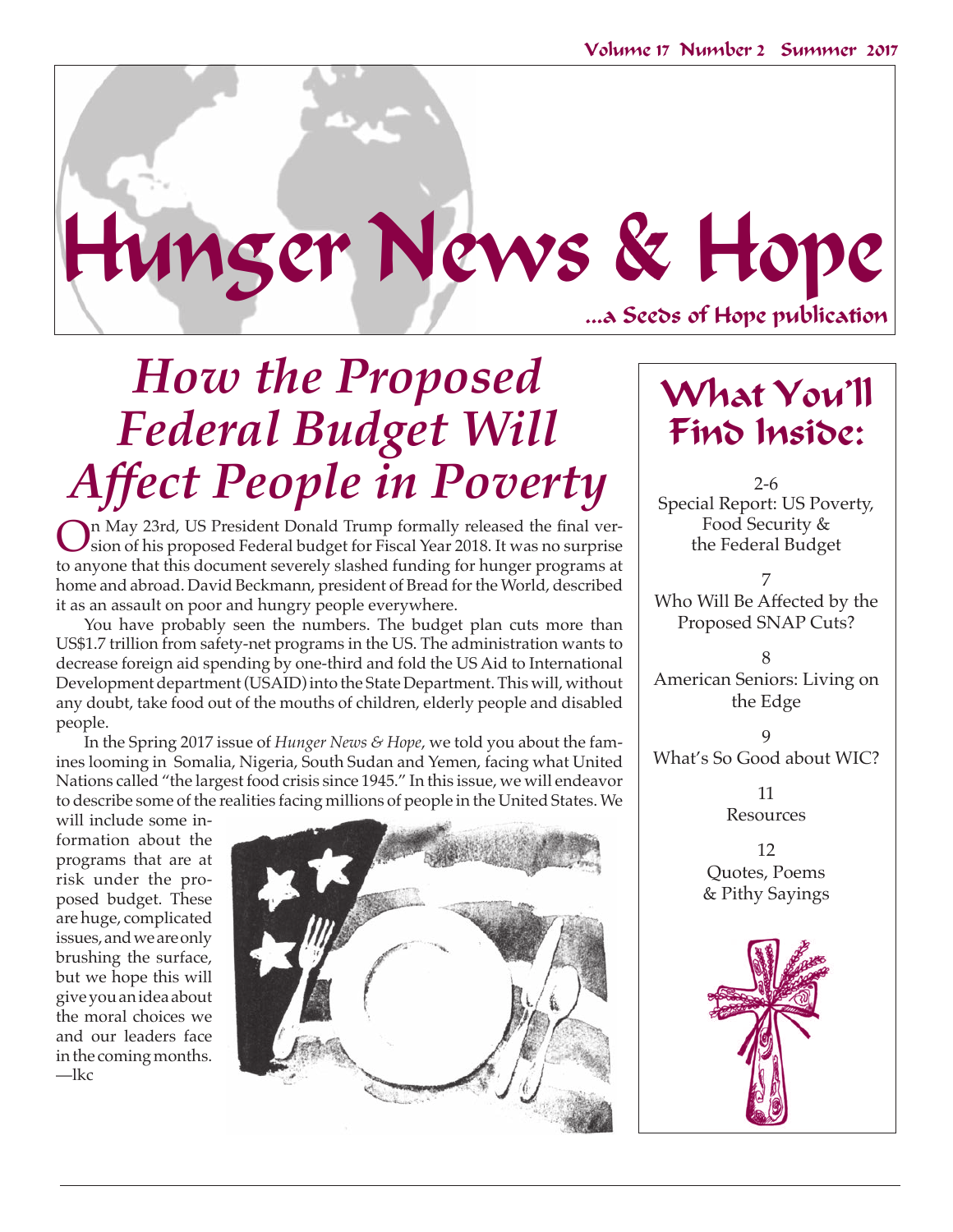# Special Report: *US Poverty, Food Security & the Federal Budget*

by Linda Freeto

*Picture this: The day is hot. Waves of heat rise from the street. A young boy walks down past the old baseball field with a popsicle. He had a little bit of money, and Manny's Stop & Shop is the closest store to his house. The popsicle is cool and tastes good, but it won't give him much in the way of nutrients. In a little while, he will be really hungry. Where will this child get the good, nutritious food he needs? What else will he eat today?* 

*Now picture this: The day is cold. The bitter wind blows through the gap between the front door and the doorframe. The woman sits alone, waiting for the Meals on Wheels (MOW) driver to knock on the door. She is homebound, unsteady on her feet and unable to prepare her own meals, and the MOW volunteer always stops a few minutes to chat and ask if she needs anything. If the funding for this program goes away, what will she do? Where will her food come from? Who will check on her well-being?*

sitting patiently in the yard of a homeless shelter, waiting for the doors to open.

You've seen them. We imagine what their lives must be like. But it doesn't take long to forget them once we've driven by, does it? We fall into thoughts of our own troubles and concerns and their reality blurs in the rear-view mirror.

Let's take a few moments now to turn and take a closer look.

#### *Food Insecurity and Food Deserts*

The latest definition of *food security*, as defined by the Food and Agriculture Organization (FAO) of the United Nations, is as follows: "Food security is a situation that exists when all people, at all times, have physical, social and economic access to sufficient, safe and nutritious food that meets with their dietary needs and food preferences for an active and healthy life."<sup>1</sup>

What do the child and the woman have<br>in common? They are currently being<br>exists diluming a management is the present assisted through programs that the present leaders in the US government consider unimportant. And those are just two examples out of millions. They are food-insecure, and they are in danger of losing what help they have been receiving.

In my own neighborhood, I see people pushing rolling grocery carriers down a heat-stricken street, trying to ignore the harsh glare of the sun—or I see them shuffling to the store in the dead of winter. This is because the nearest store that carries nutritious food is miles away. I see others in neighborhoods not too far from mine, trudging along with all of their worldly possessions in shopping carts or sleeping in the doorways of abandoned buildings, or



cos File Photos Seeds File Photos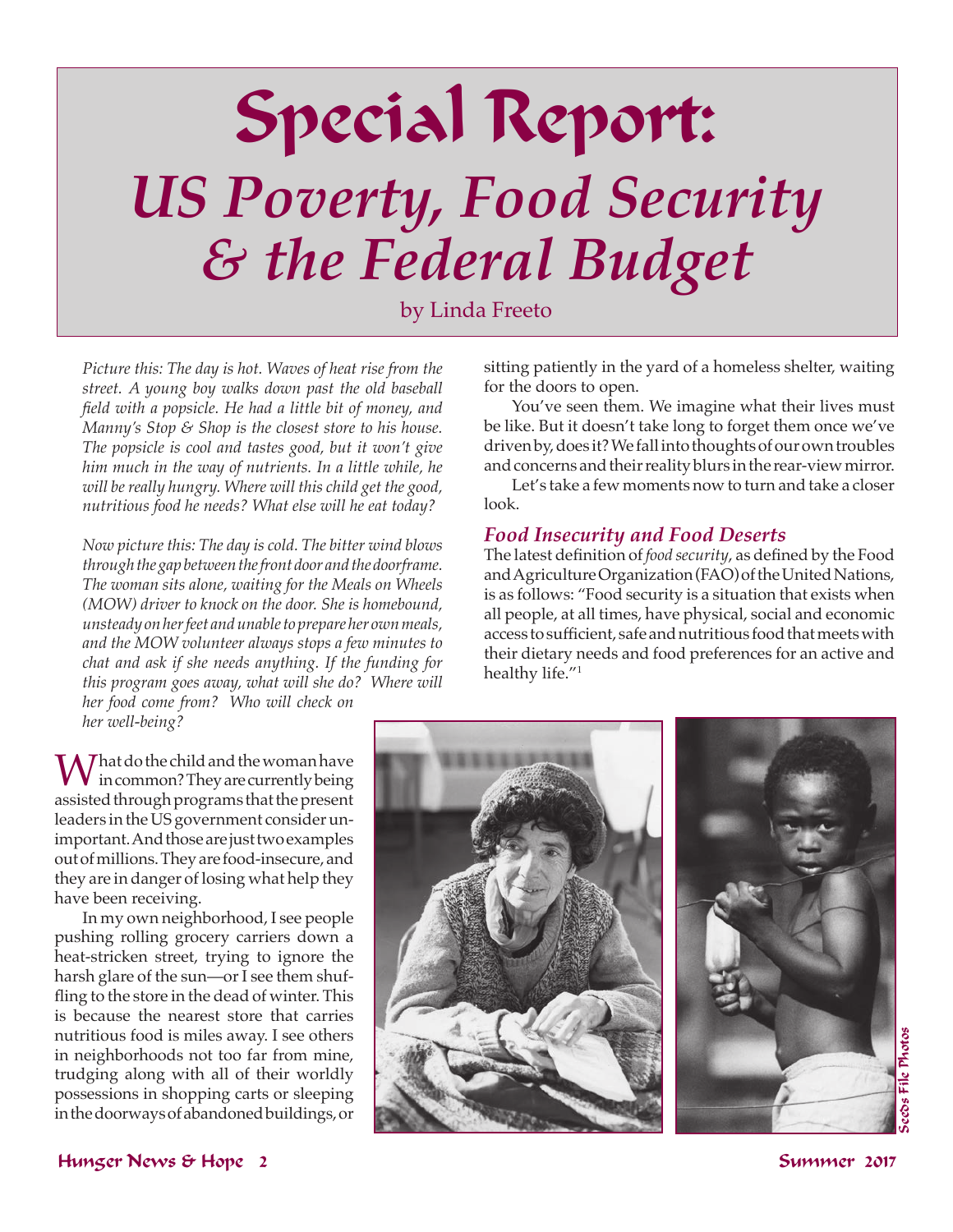The FAO outlines *food insecurity*, on the other hand, as "a situation that exists when people lack secure access to sufficient amounts of safe and nutritious food for normal growth and development and an active and healthy life."<sup>2</sup>

Whether a community is food-secure or foodinsecure depends on the word *access*. Does the community have access to good, safe, nutritious food? We are not talking about the corner gas station that carries sodas, chips and sugary products. We are not talking about the convenience store where dry sausages or hot dogs go round and round in a heated warmer. Access means a grocery store with a good selection of fruits and vegetables, where meat is put on the shelf new each day, and dairy products include a wide assortment from which to choose.

If people want to provide healthy food to their families, most (more than you think) have to travel a long distance to get to the nearest grocery store that has an adequate selection of nutritious food. For example, I live in a fairly affluent community, but it is approximately four miles from the nearest grocery store. There are people in my community for whom getting to the store is difficult. They may have to depend on a family member or neighbor to get them to the store. Or they may have to walk. Food security analysts and anti-hunger acivitists refer to zones like this as "food deserts."

All Americans want access to enough food to maintain a healthy, active life. All parents want their children to grow up with enough healthy food so they can play and interact with other children, learn in school and go to bed at night without the pangs of hunger. However, anyone can fall into a food-insecure zone. And it can happen very quickly.

 According to the United States Department of Agriculture (USDA) Economic Research Service, food-insecurity zones exist in every county, city, town and congressional district in the United States.<sup>3</sup> According to the last USDA count, 49 million Americans lived in food-insecurity zones.<sup>4</sup> That many people in the United States do not have access to enough food to provide an active, healthy life.

The reality is that almost 50 million men, women and children do not have access to healthy food and struggle every day to live their lives, while consuming food that is not healthy for them. They can be literally obese, but still they're malnourished.

#### *Limited Resources*

We often hear people speaking about hunger and poverty in the same breath. We know that poverty is the major cause of hunger. But what is the difference between food insecurity and "just plain" poverty?

Again, the operative word is *accessibility*. People who live in poverty may also live in a community where food is easily accessible—a grocery store just down the street, affordable restaurants near by, large store chains like Walmart and Target within easy reach of their community. However, for them, the economic reality is that food prices are out of their reach.

Television commercials tell us that eating more fruits and vegetables is important to our health and welfare. But what about those who live in foodinsecure neighborhoods? They pay high prices at the local gas station food mart for food that contains little or no nutritional value. They end up going without the nutrition they need, and then they face a myriad of health issues.

A family does not have to live below the poverty line to be affected by food insecurity. In today's political environment, many families who have been able to move above the poverty line still find themselves struggling with food insecurity. They may have more money to spend, but just one crisis can drop them into poverty again. A job could be cut or work hours reduced. Someone could get sick or injured. The family's vehicle could break down. Some cities have viable public transportation, but many do not. What does a family do in those situations? They have to make difficult choices.

Feeding America, a huge national food bank network, feeds millions of poor and hungry people across the country through its affiliate food banks

*The Special Report continues on page 4*.

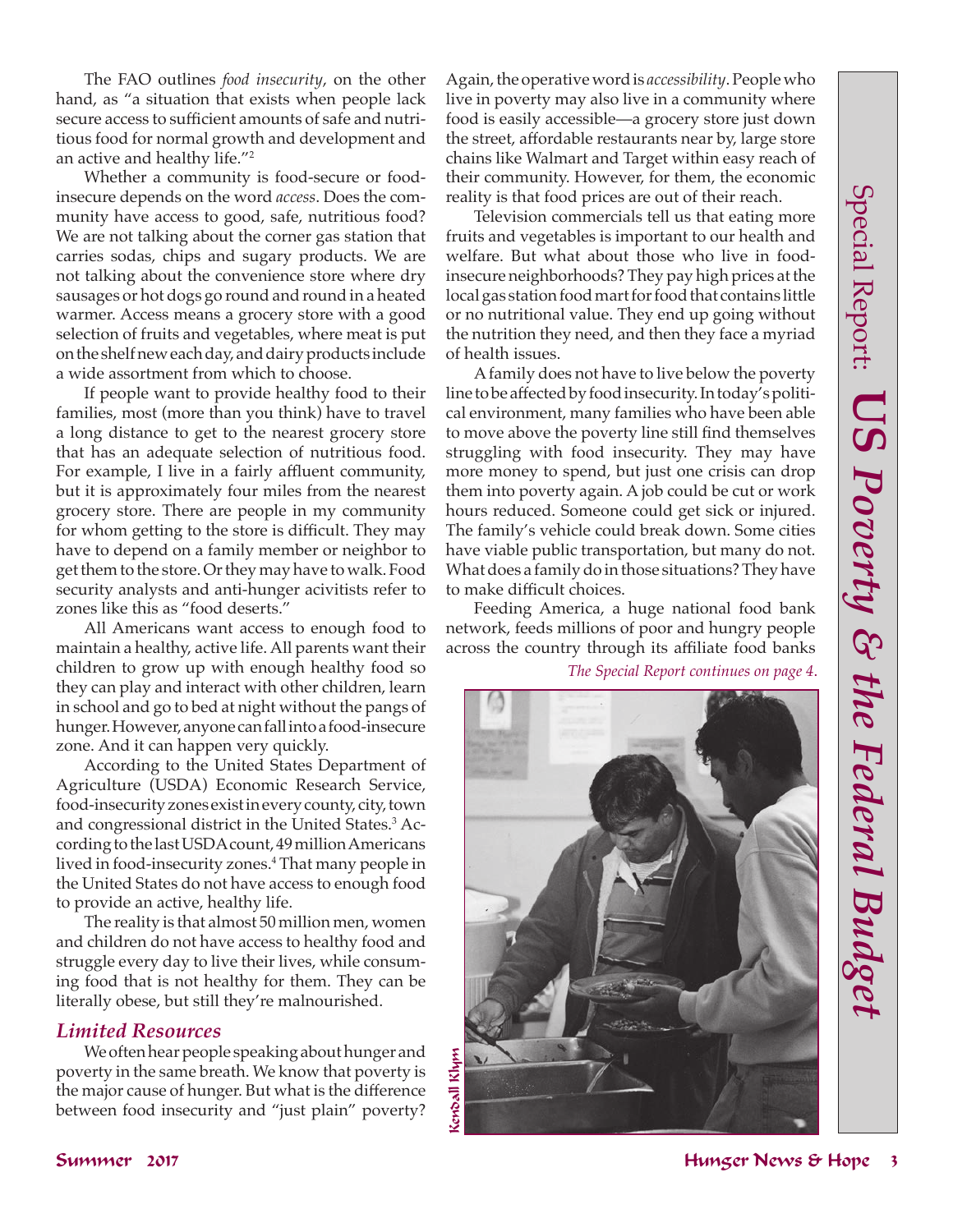and pantries. In 2014, the median annual income for households served by Feeding America was \$9,175.00. The network report for that year describes the devastating choices facing the people whom they served, because of limited resources:

- 69 percent had to choose between food and utilities.
- 67 percent had to choose between food and transportation.
- 66 percent had to choose between food and medical care.
- 57 percent had to choose between food and housing.
- 31 percent had to choose between food and education.<sup>5</sup>

#### *Federal Food Programs*

In 2018, the Federal Farm Bill will come up for a vote in the US Congress—the last Farm Bill to be passed was the Agricultural Act of 2014. The Farm Bill is the centerpiece for federal legislation on food and farming. It has profound impacts on access to nutritious food for tens of millions of American families each year. This bill protects several emergency nutrition programs: The Emergency Food Assistance Program (TEFAP), the Commodity Supplemental Food Program (CSFP) and the Supplemental Nutrition Assistance Program (SNAP).

**The Emergency Food Assistance Program** is a means-tested federal program that provides food commodities at no cost to Americans in need of short-term hunger relief through food providers like emergency food pantries, food banks, soup kitchen and shelters.

Many people in Congress want to cut TEFAP by \$21 billion over the next 10 years. John Schoen, economic analyst for CNBC and founder of National Public Radio's *Marketplace*, wrote that US President Donald Trump's 2018 budget proposal places heavy emphasis on "welfare reform," which includes significant cuts to programs that assist low-income households.<sup>6</sup>

The **Commodity Supplemental Food Program** serves about 595,000 low-income people each month. CSFP also is the only USDA nutrition program that provides monthly food assistance specially targeted for low-income seniors. One in 12 households with seniors are at risk of hunger nationwide. The Trump administration is also targeting this program, as well as the **Supplemental Nutritional Assisistance Program**, formerly known as the Food Stamp program.

"SNAP is the cornerstone federal food program to help low-income families during difficult times," a Feeding America report states. "Serving more than 43 million Americans, SNAP is the largest anti-hunger program in the United States."<sup>7</sup>

John Schoen said that there is "talk in the Republican Party" to separate SNAP from the Farm Bill all together, letting SNAP stand on its own. Schoen seems to find it interesting that, if cuts were made today in SNAP on a per-voter basis, Hawaii and New Mexico would be the most affected, along with Mississippi, West Virginia, Tennessee, Louisiana and Georgia. The latter are states that supported the Trump election.<sup>8</sup>

According to *Politico* reporter Catherine Boudreau, even though the Farm Bill (and specifically SNAP) serves tens of millions of Americans, the White House and leaders in Congress intend to slash USDA spending on mandatory Farm Bill programs by \$228 billion over the next 10 years, including cutting SNAP by more than 25 percent and reducing billions of dollars in farm subsidies.

Boudreau continues: "The proposed cuts are on top of a 21 percent reduction to the United States Department of Agriculture (USDA) discretionary spending that the White House called for in its 'skinny' budget in March."<sup>9</sup> *[See also "Who Will Be Affected by the Proposed SNAP Cuts?" on page 7.]*

Even though the **Special Supplemental Program for Women, Infants and Children** (WIC) is not connected to the Farm Bill, it makes a major difference in the health and welfare of children. And it is scheduled to be on the administration's chopping

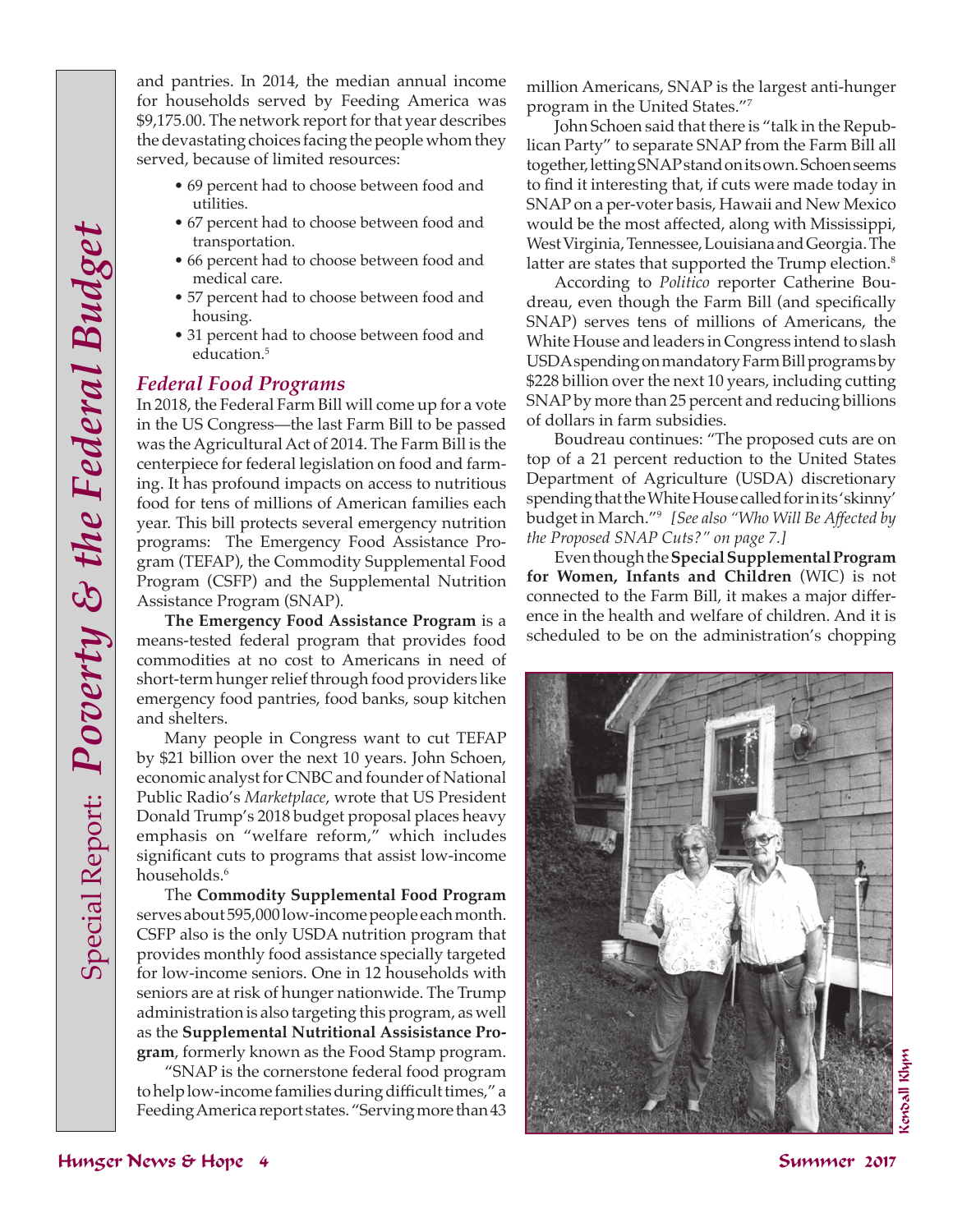block, according to the proposed Federal Budget for 2018, released by the White House in May. WIC plays a critical role in protecting the health of women, infants and children up to five years of age. WIC has an educational component to instruct women on breastfeeding and nutrition counseling, as well as monthly food packages to supplement healthy eating. *[See "What's So Good about WIC?" on page 9.]*

According to USDA's Food and Nutrition Service, "Research shows that poor nutrition during early childhood increases the chance of anemia, limits memory development and can affect a child's ability to learn."

Another program that has already faced cuts is the **National School Breakfast and Lunch Programs.** This program provides nutritional food for lowincome children before and during school hours, as well as meal programs during the summer months. "To ease the reductions in school meals, the YMCA and Boys and Girls Clubs offer the Kid's Farmer's Market once a month throughout the school year."7 Each month during the school year, children have been able to attend nutritional classes and learn how to prepare healthy snacks. In the summer months, when children are out of school, programs like the Boys and Girls Clubs offer lunch and healthy snacks.

#### *Other Cuts*

Nutritional food programs are not the only areas that the White House and Congressional leaders want to alter that will have an impact on poor people. For example, as Bridgeton, NJ, Mayor Albert Kelly, stated in a *New Jersey Local News* editiorial, these include HOME Investment Partnership Programs and Community Development Block Grant Programs, "which provide essential resources for lower-income residents to get critical repairs done on their homes."

Mayor Kelly continues

*Overall, cuts to the Department of Housing and Urban Development would be cut by \$4.8 billion. And, woe unto the children and students among us: The budget document eliminates 21st Century Community Learning Centers, Student Support and Academic Enrichment Grants, Federal Supplemental Education Opportunity Grants and Comprehensive Literacy Development Grants. US Department of Education cuts will total close to \$5 billion.<sup>10</sup>*

We hear more every day about threats of cuts in the proposed 2018 budget. The numbers are staggering. It's almost as if, if it's helping someone, it's getting cut. These are billions and trillions of dollars that are being thrown around. The numbers are almost too much for us to grasp.

Yes, the times we live in are challenging for all of us, but we must remember that they are even more difficult for poor and hungry people, for the very young and the elderly, for all of the people who live in the margins of our society. There is a huge amount of well-being at stake, including nutrition and access to high-quality, healthy food. And there are broader health implications—especially for children and senior citizens.

#### *How We Can Help*

When we look at these mind-boggling numbers, we must remember that each number is a human being. We must look back into that rear-view mirror and remember that these are real people. These realities affect almost 50 million people nationwide. Hunger and food insecurity are huge issues, and we already know there can be hard times ahead. We are tempted to look away because the issues are so big and complicated. However, there are things we can do as individuals and groups to help relieve the burdens of those who struggle each day.

Here are a few things you can do:

- 1. Purchase extra food every time you shop for groceries and make donations to your local food pantry.
- 2. Have a food drive at your school, church or workplace. Find out what kinds of foods your local pantry needs and emphasize those.
- 3. Volunteer at a soup kitchen near you.
- 4. Donate to organizations that support farmer's markets or Community Agriculture Associations.
- 5. Write, call or email your elected officials and tell them not to cut funds from nutrional programs or programs that aid impoverished people. Tell them that it is also important to protect the Farm Bill—and, especially SNAP. *[For help in wording your communication, go to Bread for the World's website—www.bread.org—and look for the Offering of Letters tab.]*
- 6. Plant a community garden and offer the produce to food-insecure people in your community.
- 7. Begin a discussion of hunger issues in your church or group. This may be hard to do, and change will not come overnight, but we have to start somewhere. *[See Seeds of Hope's* Hunger in God's World *workshop resource for help. The workshop curriculum can be downloaded at no charge from www.seedspublishers.org.]*
- 8. See what the Bible says about responding to the problems of vulnerable people. *[We can send you a list of passages with which to start—or you can use a concordance and start looking.]*
- 9. Invite your community leaders to sit down with you and share your concerns.

*The Special Report continues on page 6*.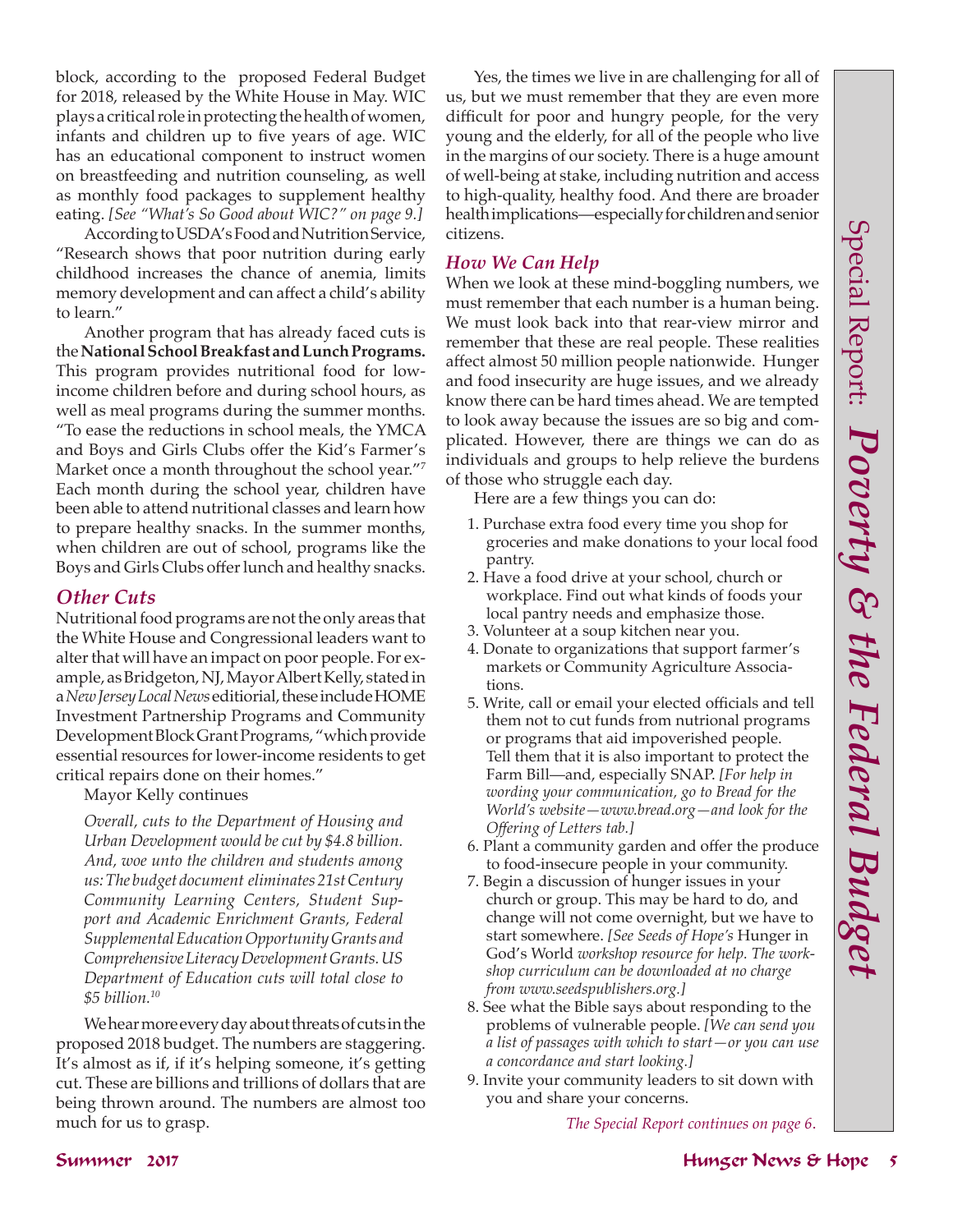*Endnotes*

(fao.org). 2. Ibid.

usda.gov).

1. UN Food and Agriculture Organisation

3. United States Agriculture Department (USDA) Economic Research Division (ers.

4. USDA (www.usda. gov), data posted in February 2017. 5. Feeding America: *Hunger in America: The Impact of Hunger*, (www.feedingamerica. org/hunger-in-america/impact-of-hunger). 6. John Schoen, "These Programs Would Get Hit Hardest by

10. Have a hunger-awareness event. National Hunger & Homelessness Awareness week is Nov. 12-19; you could promote that. You could organize a hunger walk or hunger meal. [*For help organizing a hunger walk, Church World Service can help. Go to www.cropwalk.org.]*

Even if we each just did one thing, that would make a difference. We must make our country's leaders understand that these issues are important to us. But there is one thing that we, as people of faith, cannot do. We cannot stay on the sidelines and watch.

*—Linda Freeto, a frequent contributor* to Hunger News & Hope*, has received a number of Associated Church Press (ACP) awards for her Special Section reports in the HNH summer issues. Her special report on Women and Poverty from the summer 2016 issue was included in ACP's new volume,* Best of the Christian Press 2016*. A former member of the Seeds Council of Stewards and former volunteer Business Manager, Linda has recently agreed to serve again as a Council Member.* 

Trump's Proposed Budget Cuts" (www.cnbc.com), posted in May 2017.

7. *Hunger in Ame*rica.

8. Catherine Boudreau, *Politico*: Morning Agriculture, posted in May 2017.

9. Megan A. Carney, *The Unending Hunger,* published by University of California Press, 2015; page 148.

8. Mayor Albert Kelly, "Opinion: Behold the Damage from Federal Chopping Block," *New Jersey Local News* (www.nj.com), June 5, 2017.**■** 

## *This Neighborhood Is Not a Food Desert Anymore*

Nonprofit organizations in the US have endeavored for decades to address<br>the issue of food accessibility, and many are still seeking new ways to<br>recognitial this Organization is the Inhibital Faced Market in Ways. TX Franc accomplish this. One example is the Jubilee Food Market in Waco, TX. Ever searching for innovative ways to increase food security and well-being in its neighborhood, the 26-year-old Mission Waco recently opened this grocery store across the street from its headquarters. The new store provides the community with affordable, nutritional options and is within easy walk for neighborhood folks. Intentional neighborhood grocery stores like these are springing up all over the United States.

Owen Lynch, an Associate Professor at Southern Methodist University in Dallas, TX, drove to Waco to see the new Jubilee Food Market. He told *Waco Tribune-Herald* reporter Mike Copeland, "What I was most struck by was ownership of the project by the community, people from all over, buying shares to raise money to make it happen. Jubilee Food Market demonstrates that you can provide a high-quality product—fresh healthy food—as an alternative to sugary products, lottery tickets and cigarettes." *—Linda Freeto*

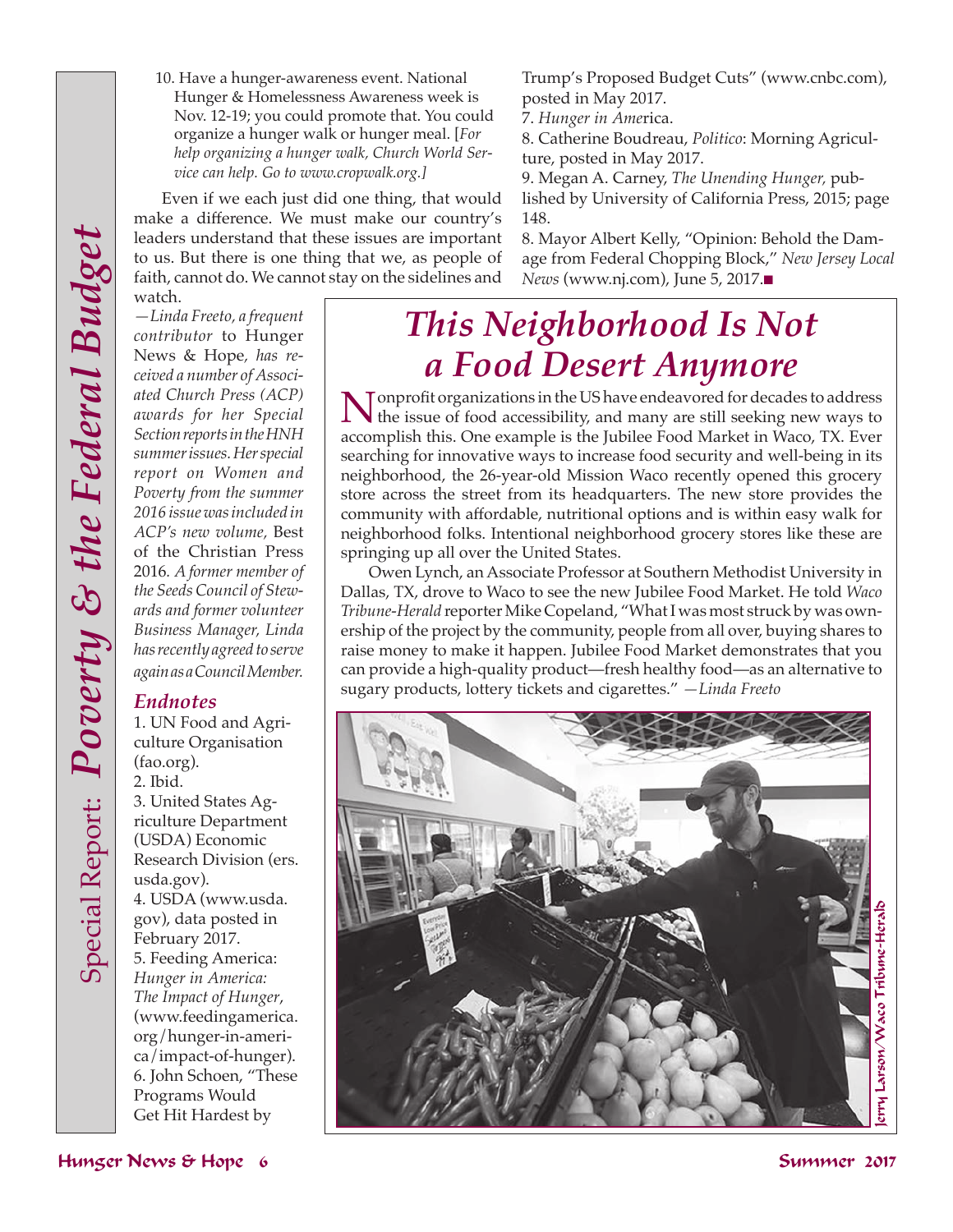## *Who Will Be Affected by the Proposed SNAP Cuts?*

#### by Chelle Samaniego

In May 2017, Mick Mulvaney, US President Donald Trump's<br>
Office of Management and Budget Director, stated, "If n May 2017, Mick Mulvaney, US President Donald Trump's you're on food stamps, and you're able-bodied, we need you to go to work. If you're on disability insurance and you're not supposed to be—if you're not truly disabled, we need you to go to back to work."

There seems to be a lot of speculation in Washington right now about what makes a person live in poverty. Past presidential candidate and now Secretary of Housing and Urban Development Ben Carson—who himself was raised in poverty—recently said, "poverty to a large extent is also a state of mind."

There is a belief that economic hardship, lack of jobs, lack of training or a stale job market aren't at fault for the millions of Americans who live in poverty. The thinking is that people get so much money on government aid that, frankly, why would they want to work at all?

The Trump Administration's budget plan would cut \$191 billion from the Supplemental Nutrition Assistance Program (SNAP) over the next ten years. Currently, 42 million Americans receive these benefits to ensure food is on the table each day. Two-thirds of them are elderly, disabled or children.

The understood goal of the White House is to get "ablebodied" SNAP participants into wage-earning jobs so they no longer need to rely on government aid. Who decides if someone is able-bodied? Let's take a look at a few of the groups who will be affected by these proposed laws.



#### *The States*

This proposed 25 percent reduction does not mean these funds simply go away. If approved, this percentage will be transferred to individual states, which will then decide not only who is eligible, but also whether they can support taking up the slack.

The Problem: If your state is one of the poorer ones in the nation, this could mean a removal of SNAP benefits due to lack of funding. The poorest states with highest number of SNAP participants will be the most affected. According to USDA data, these are Louisiana, Mississippi, New Mexico, Tennessee, Oregon and West Virginia. The District of Columbia also has a high rate of citizens receiving SNAP benefits.

#### *Single "Able-Bodied" Adults with No Dependents*

Few Americans realize that current SNAP recipients who do not have dependents are required to work at least 20 hours per week, or be in enrolled in a documented job training or employment program. They also have 90 days to find work once they are enrolled and receiving benefits. However, in areas of the country where the unemployment level is higher than the national average, these restrictions have been lessened. In the proposed SNAP guidelines, all "able-bodied" recipients without dependents must meet the work requirements in order to receive benefits, regardless of their area's economic adversity—no exceptions.

The Problem: Further cuts in the proposed budget will terminate job-search and job-training programs in some areas, which could result in participants simply not having a program in which to enroll.

#### *Families with More than Six Members*

Currently, each person who lives in a household is eligible to receive benefits. For a family of eight, the current maximum monthly allotment is \$1,169. For each family member exceeding eight, the family receives \$146 per each additional person. Right now, the current maximum allotment for a family of six is \$925 each month. With the proposed guidelines, the maximum allotment for all families regardless of size will be capped at six individuals at the current \$925 maximum monthly allotment. So, a family with six members and a family with 13 members will receive at most \$925 under the new plan.

*Please see "SNAP Cuts" on page 10*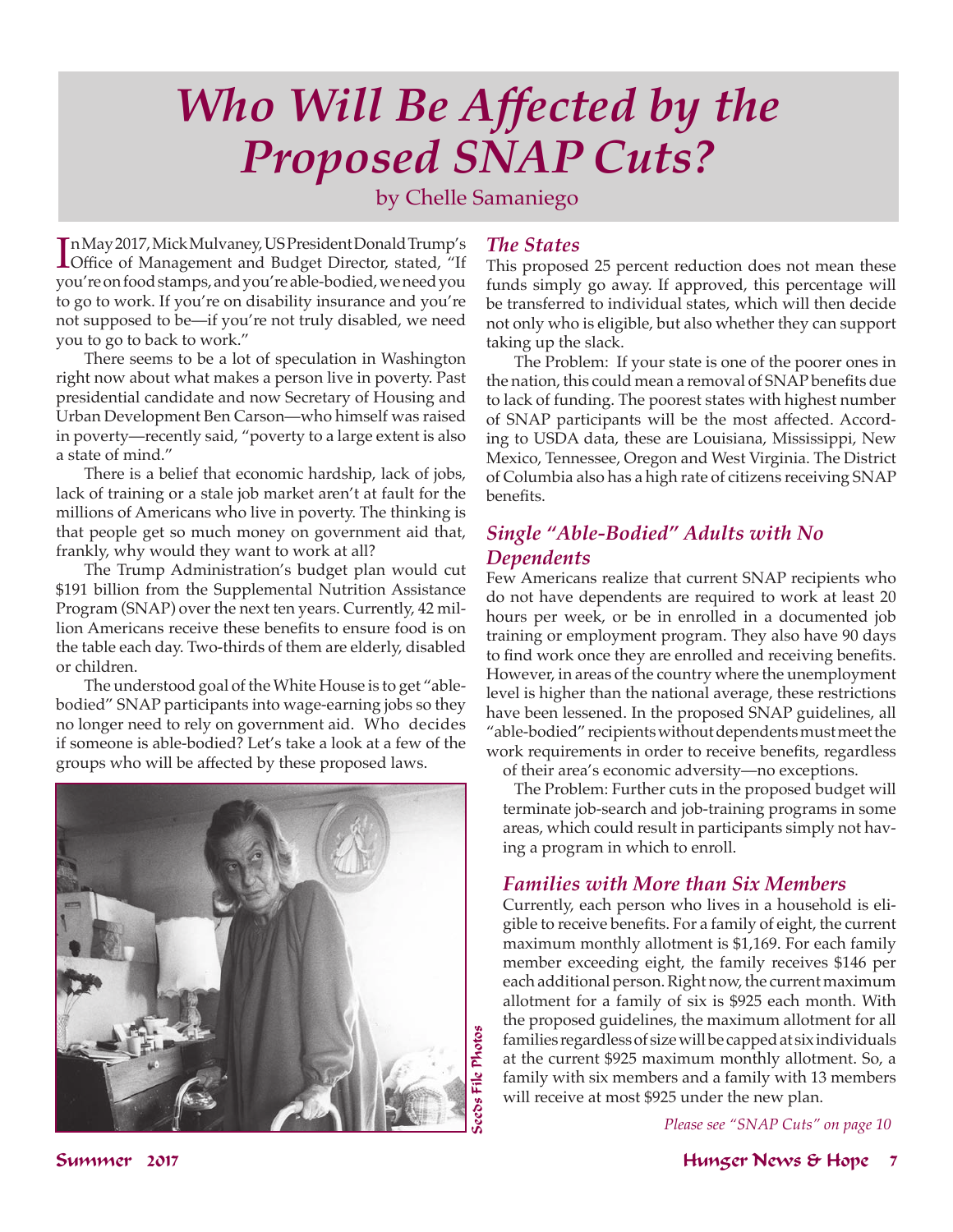## *American Seniors: Living on the Edge*

by Libby Bellinger

Food insecurity is a problem for older adults. Getting<br>by is getting harder for a lot of older people. If the fed-<br>and assumment makes with the Madissid SNAR Made and eral government makes cuts to Medicaid, SNAP, Meals on Wheels and other support services, then life could get really difficult for the older adults in our communities already living on the edge.

Recent research sponsored by Meals on Wheels America found that:

- **Nearly six million seniors faced the threat of hunger.** *11.4 percent of all seniors experienced some form of food insecurity. Of these, about 2.5 million were at risk of hunger and about 750,000 suffered from hunger due to financial constraints.*
- **Hunger is not confined primarily to poor people.** Poor people are more likely to be at-risk, but half of all *at-risk seniors have incomes above the federal poverty line. And one in seven food insecure households have an annual income above twice the poverty line.*

The research revealed that the following seniors were **1** more likely to be at risk of hunger:

- **A young senior between the ages of 60 and 64.** *An 84-year-old is over one-third less likely to be at-risk of hunger than a 64-year-old.*
- **Living at or below the poverty line.** *Households above 200 percent of the poverty line have nearly a 15 percentage point lower probability of being "marginally food-insecure" than those living below the poverty line, a 6 percentage point lower probability of being foodinsecure, and a 2 percentage point lower probability of having very low food security.\**
- **A high school dropout.** *Holding income and other factors constant a high school graduate is 20 percent less likely to be at risk of hunger compared to a high school dropout, and a college graduate is 40 percent less likely.*
- **African-American or Hispanic.** *Holding other factors constant, African-Americans are 75 percent more likely to be at risk of hunger than whites. Hispanics are 20 percent more likely than whites.*
- **Divorced or separated, or living with a grandchild.** *Married couples were at about a 20 percent reduced probability of being at risk of hunger. Seniors living with a grandchild, however, were about 50 percent more likely to be at risk of hunger compared to those with no grandchild.*
- **Renters.**

*Homeowners have access to resources not similarly available to those seniors who rented, and thus homeowners faced about one-half the odds of being at-risk of hunger.*

 $\prod_{\text{1}}$ n 1977, Hubert H. Humphrey said: "The moral test of government is how it treats those who are in the dawn n 1977, Hubert H. Humphrey said: "The moral test of of life, the children; those who are in the twilight of life, the aged; and those in the shadows of life, the sick, the needy and the handicapped."

If we agree to measure our moral progress in part by how we treat the oldest members of our society, then the number of older Americans who are impoverished or economically insecure should be a clear signal that we have much more work to do. This is not a time to cut major social services. *—Libby Bellinger is the Associate Director of Meals on Wheels Waco in Waco, TX. An ordained Baptist minister, she holds a degree in gerontology from Baylor University.*

\*Census workers in the US use the terms "high food security," "marginal food security," "low food security" and "very low food security." According to the USDA, a household has very low food security if the food intake of one or more household members is reduced or disrupted at times during the year because the household lacks the money or other resources for food.



#### *Meals on Wheels Makes a Difference for Nearly 2.4 Million Seniors*

Since the first known US delivery by a small group of Sphiladelphia citizens in 1954, Meals on Wheels has endeavored to support US seniors to extend their independence and health as they age. It has grown into one of the largest and most effective social movements in the US, currently helping nearly 2.4 million seniors each year across the country, reaching virtually every community in the country.

#### Hunger News & Hope 8 Summer 2017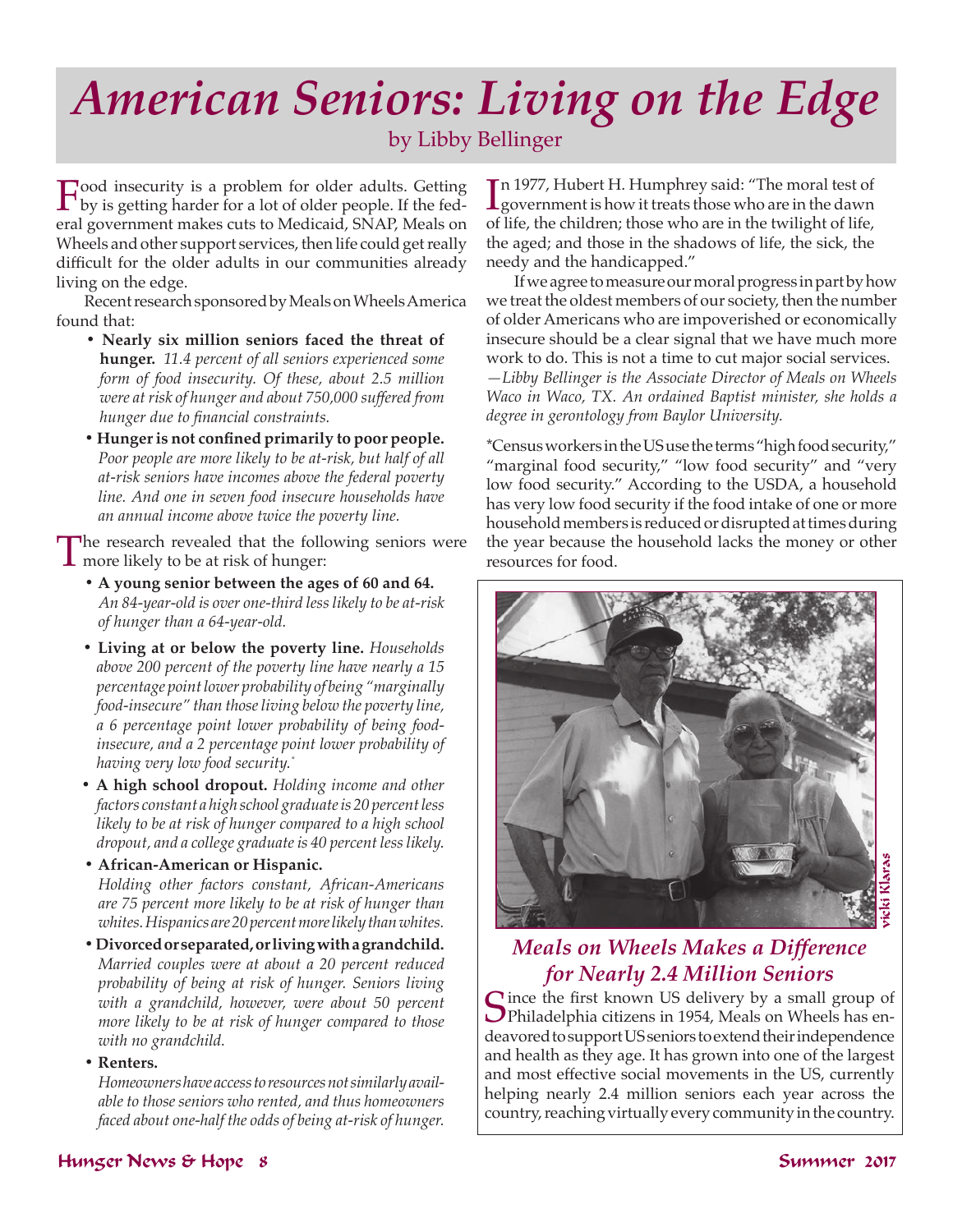## *What's So Good about WIC?*

#### by Linda Rains-Russell

Mhat's so good about WIC? I'm glad you asked! It seems that many still don't know or have ever heard of WIC—the Supplemental Food Assistance Program better known as the Women, Infants, and Children Program (hence WIC)—and all the great benefits it provides.

WIC has been around since 1974, providing healthy foods, nutrition education and health care referrals to pregnant, postpartum and breastfeeding women—and to infants,and children until they turn 5 years old. WIC wants new moms to be healthy, and it wants kids to get an early start in developing healthy eating habits that can last a lifetime.

Many families don't realize they could qualify for WIC, since one qualification for receiving WIC requires a higher income than other federal programs. Many families who would not qualify for other food programs could qualify for WIC. *(As an example, see the Texas WIC income guidelines on page 10.)*

To be more specific, let me tell you what's so good about WIC. It provides:

#### **• Delicious foods…and they're healthy!**

WIC's foods help you get important nutrients; like fiber, calcium, and iron to grow healthy and strong. Foods include:

> Fruits and vegetables 100 percent fruit and vegetable juices Milk, cheese, and yogurt



#### Eggs

Whole grains like oatmeal, whole-wheat tortillas, bread, and pasta Healthy cereals Beans Peanut butter Canned tuna or salmon Baby formula and baby foods

#### **• Breastfeeding support**

Women get personal attention from WIC's breastfeeding experts, and extra benefits like breast pumps and special foods.

*Please see "WIC" on page 10*

### *WIC's Longterm Impact* from the USDA Food and Nutrition Service

1. Over the last four decades and more, WIC participation has contributed to lower infant mortality rates and improved pregnancy outcomes. A 2009 study concluded that WIC participation was associated with a substantial reduction in poor birth outcomes, such as low birth weights.

2. WIC has a significant, positive impact on the overall health of children. Studies have found that infants of low-income women who did not receive WIC assistance were more likely to be underweight, and also perceived as having fair or poor health.

3. WIC participation is related to greater use of health care services of all types, including dental care, compared to low-income children not participating in WIC. Also, a Chicago study found that by age 25 months, children who were participating in WIC were more likely to be immunized than children in the same age group who no longer participated in WIC.

4. WIC is helping to address childhood obesity in America. According to a 2012 USDA report, the rate of obesity in children who were part of a WIC program fell significantly from 2008 to 2012.

5. The WIC food package was recently updated to provide healthier options. Today, the food package is more consistent with current science-based dietary guidance, offering a wider array of healthy choices, including fruits and vegetables, yogurt, and additional whole grain and fish options.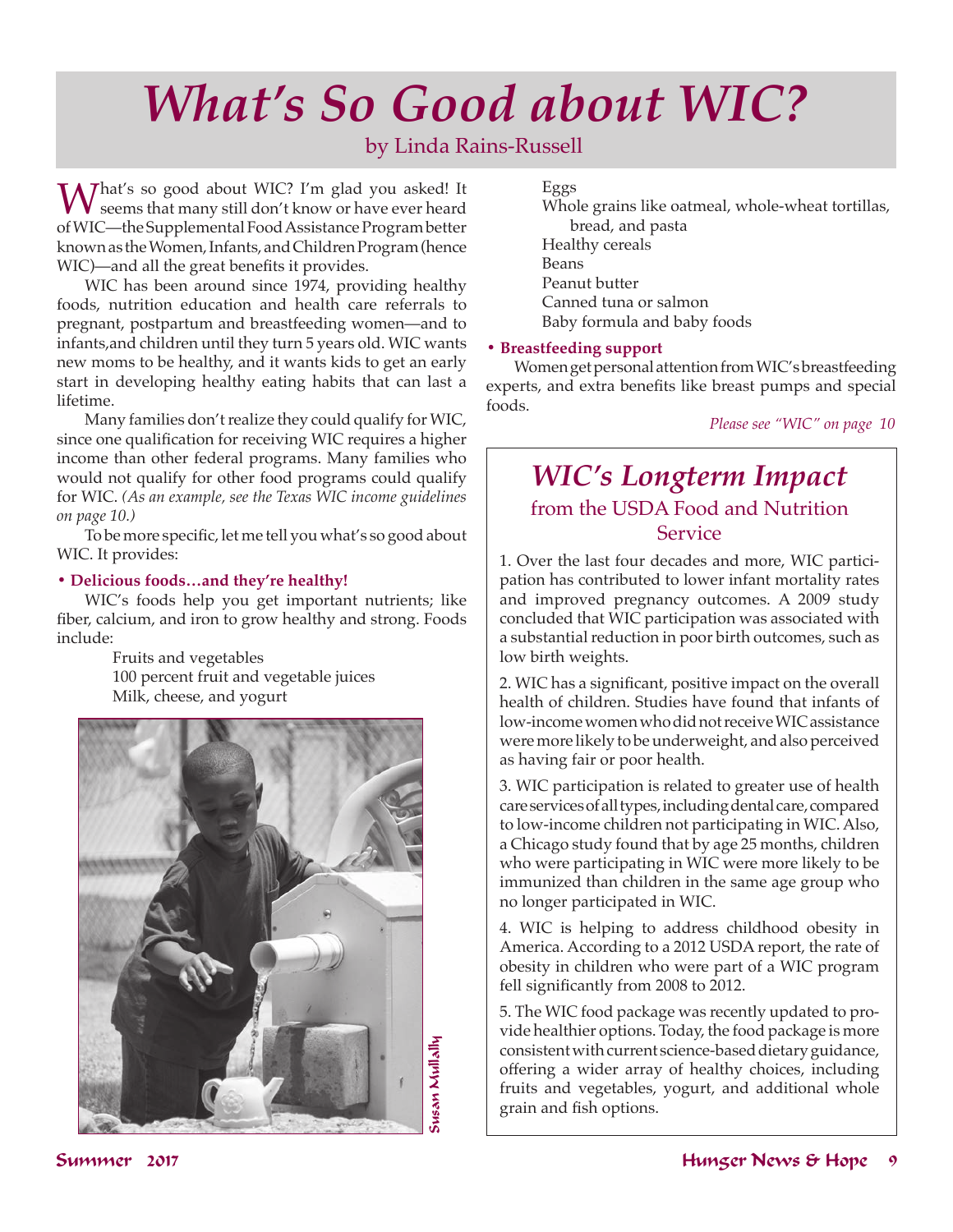### *WIC, continued from page 9*

#### **• Infant formula**

Standard and medically prescribed formulas are available.

#### **• Health and immunization screenings**

WIC uses two main categories in determining nutritional risk: (1) medically-based risks such as history of poor pregnancy outcome, underweight status or iron-deficiency anemia, and (2) diet-based risks such as poor eating habits that can lead to poor nutritional and health status*.* All children's immunization records are reviewed for up-to-date status.

#### **• One-on-one counseling**

At any time, a participant can request to meet with one of our experts: Registered Dietitian, Nutritionist, Internationally Board Certified Lactation Consultant, or Peer Counselor. They are here to help.

Extensive research has found WIC to be a cost-affective investment that improves the nutrition and health of low to middle-income families—leading to healthier infants, more nutritious diets and better health outcomes for children.

So now let me ask you: "What's *not* good about WIC?" *—Linda Rains-Russell is the Program Manager for the McLennan County Public Health Department WIC Office in Waco, TX. She has a PhD in Family Studies and has been working with families for 20 years. She is also an active member of the McLennan County Hunger Coalition.* 

*Note: The WIC program currently operates in all 50 states, 34 tribal organizations, the District of Columbia, American Samoa, the Commonwealth of the Northern Mariana Islands, Guam, Puerto Rico and the Virgin Islands. WIC services are made*  *available through approximately 1,900 local agencies and 10,000 clinic sites. For more information, go to www.fns.usda.gov/wic. USDA's Food and Nutrition Service administers 15 nutrition assistance programs. In addition to WIC, these programs include the Supplemental Nutrition Assistance Program, National School Lunch Program, and the Summer Food Service Program, which together comprise America's nutrition safety net.* ■

## *SNAP Cuts, continued from page 7*

The Problem: This will affect not only new applicants, but families currently enrolled and re-applying for benefits. For families who have relied on SNAP benefits to supplement their family table each month, hundreds of dollars will be wiped from their family budget, affecting the lives of children and seniors throughout our nation.

#### *Why Should We Care?*

Some say there is widespread fraud and abuse in the SNAP system, but improvements in program management have reduced the trafficking rate from four cents on the dollar (the rate in 1993) to about one cent on the dollar. Some say that people become reliant on SNAP assistance, but the average length of time a partipant says on SNAP is nine months.

Globally acclaimed economists have shown time and again that economies are stronger when more people have buying power. SNAP benefits help people not have to decide between rent and groceries, but it also invigorates their local economies.

If that is not sufficient motivation, Proverbs 19:17 says, "He who is kind to the poor lends to the Lord, and God

> will reward him for what he has done." We have to stop thinking about people as freeloaders and start thinking of people as fellow human beings who are hungry. And, why shouldn't they eat? There is plenty of food to go around…for the right price.

> *—Chelle Samaniego is a freelance writer and social media specialist living in Waco, TX. She worked with the Waco Homeless Coalition as a VISTA volunteer and is an active member of the McLennan County Hunger Coalition. She is also the Seeds of Hope Social Media editor. Sources: USDA Food and Nutrition Service (www.fns.usda.gov*), USA Today, Connecticut Mirror*.* n

### **Texas WIC Income Guidelines**

| Number of<br>people in<br>the house | Bi-weekly<br>income | Annual<br>Income |
|-------------------------------------|---------------------|------------------|
|                                     | \$0 up to \$1,156   | \$30,044         |
| 3                                   | \$1,453             | \$37,777         |
|                                     | \$1,751             | \$45,510         |
| 5                                   | \$2,048             | \$53,243         |
| 6                                   | \$2,346             | \$60,976         |

*Income guidelines are updated annually.*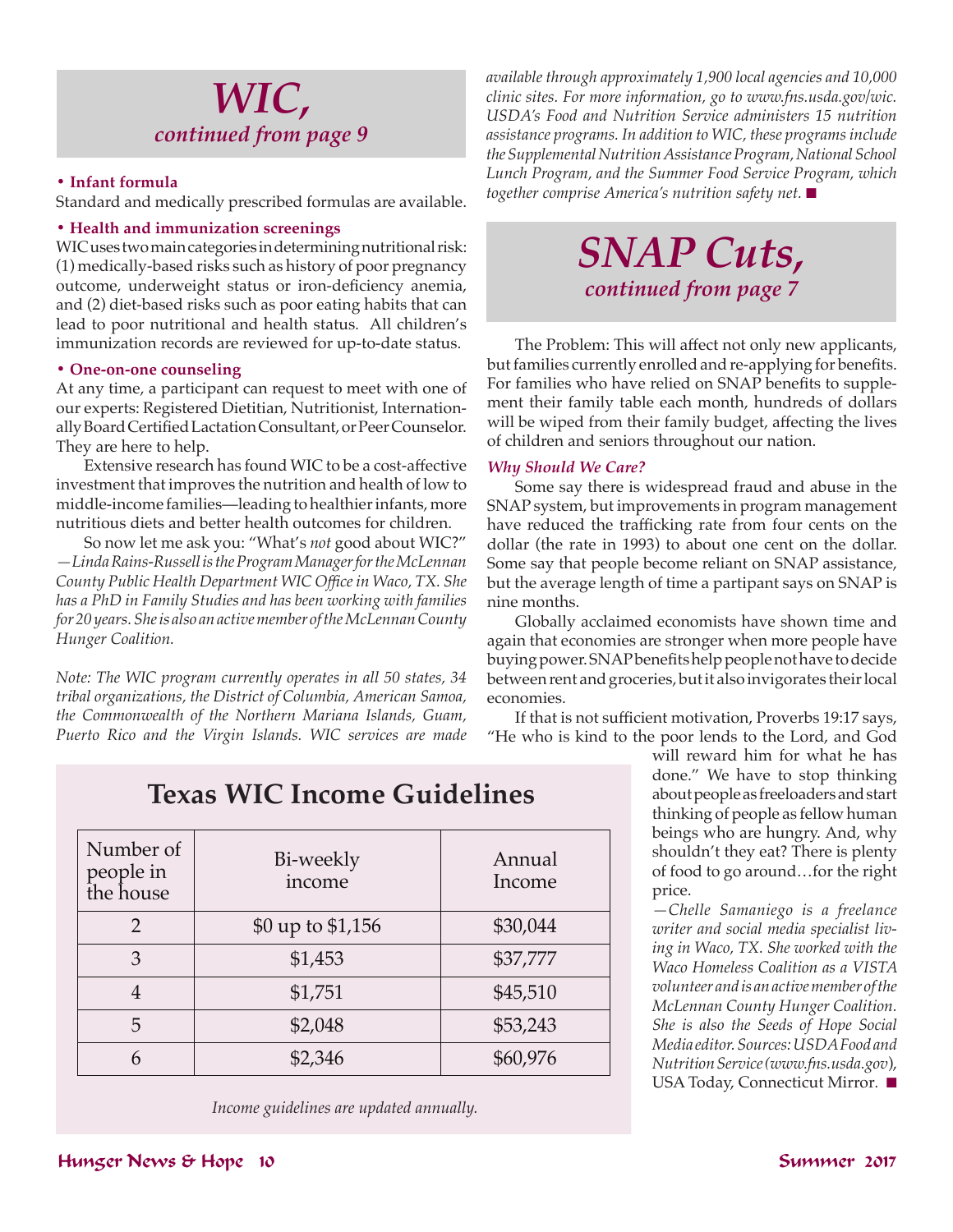## Resources

#### **Food and Nutrition at Risk in America**

Sari Edelstein, Bonnie Gerald, Tamara Crutchley Bushell and Craig Gundersen. *Food and Nutrition at Risk in America: Food Insecurity, Biotechnology, Food Safety, and Bioterrorism.* Jones and Bartlett Publishers: 2009; textbook.

*While about one in 10 Americans are food-insecure, the proportion increases when one examines households below the poverty line. (page 114).*

F*ood and Nutrition at Risk in America* addresses the major food and nutrition issues of our time. Each section covers the latest threats to our nation's food systems, such as intentional and unintentional contamination of the food supply, food



insecurity issues within our borders and the affect of crop manipulation on human health.

#### **The Unending Hunger**

Megan A. Carney. *The Unending Hunger: Tracing Women and Food Insecurity across Borders.* Universary of California Press: 2015.



*Since 2008, enrollment in SNAP has soared, growing by nearly 40 percent, or 10 million recipients from 2007 to 2009 alone.... (page 14).*

**B**ased on ethnographic fieldwork from Santa Barbara,<br>CA, this book sheds light on the ways that food insecurity prevails in women's experiences of migration from Mexico and Central America to the United States.

As women grapple with the pervasive conditions of poverty that hinder efforts at getting enough to eat, they find few options for alleviating the various forms of suffering that accompany food insecurity. As "food security" comes to dominate national policy in the United States, this book argues for understanding women's relations to these processes as inherently biopolitical.



*Is the idea of a Hunger Emphasis new to your congregation? If so, email seedseditor1@gmail.com or go to www.seedspublishers.org to get your free copy of:*

*Developing a Heart for the Hungry…*

> *…a hunger emphasis primer for beginning churches*

mance ...